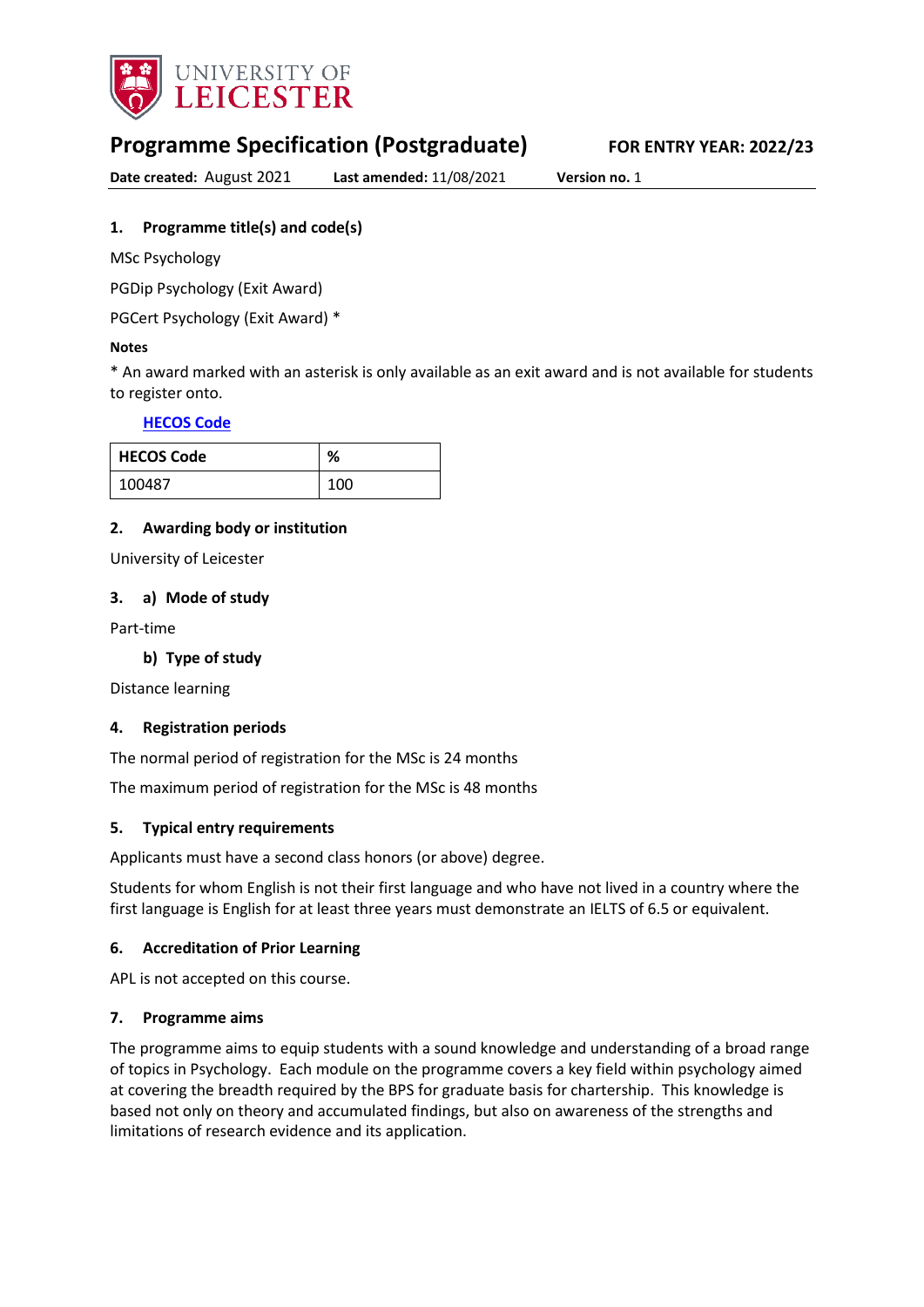A particular aim of this programme is to make learning available to those who are unable to pursue a more conventional, campus-based programme.

The modules assume no prior knowledge of psychological studies.

The overall programme aims are to:

.

- develop students' knowledge of psychology and its relevance, through exposure to key theoretical and methodological approaches and research evidence.
- meet the appropriate British Psychological Society accreditation criteria for graduate basis for chartership
- develop intellectual and research skills appropriate to the level of study, including a critical and systematic approach to the evaluation of evidence.

By the end of the programme successful students will be able to demonstrate:

- integrated knowledge of psychological theory and methodology
- skills of research and enquiry, independent learning and the use of contemporary information resources.
- competence in psychology related empirical research design, implementation and evaluation.
- reasoning, analysis and creativity at a postgraduate level
- effective written communication skills

#### **8. Reference points used to inform the programme specification**

- QAA Benchmarking Statement
- Framework for Higher Education Qualifications (FHEQ)
- UK Quality Code for Higher Education
- [University Learning](https://www2.le.ac.uk/offices/sas2/quality/learnteach) Strategy
- [University Assessment Strategy](https://www2.le.ac.uk/offices/sas2/quality/learnteach)
- University of Leicester Periodic Developmental Review Report
- External Examiners' reports (annual)
- United Nations Education for Sustainable Development Goals
- Student Destinations Data
- University of Leicester Teaching and Learning Strategy 2017-2021
- QAA subject benchmark for Psychology
- QAA benchmarks for Masters degree study
- BPS standards for the accreditation of undergraduate, conversion and integrated Masters programmes in psychology

#### **9. Programme Outcomes**

Unless otherwise stated, programme outcomes apply to all awards specified in [1.](#page-0-0) Programme title(s).

#### **Discipline specific knowledge and competencies**

Unless otherwise stated, programme outcomes apply to all awards specified in 1. Programme title(s).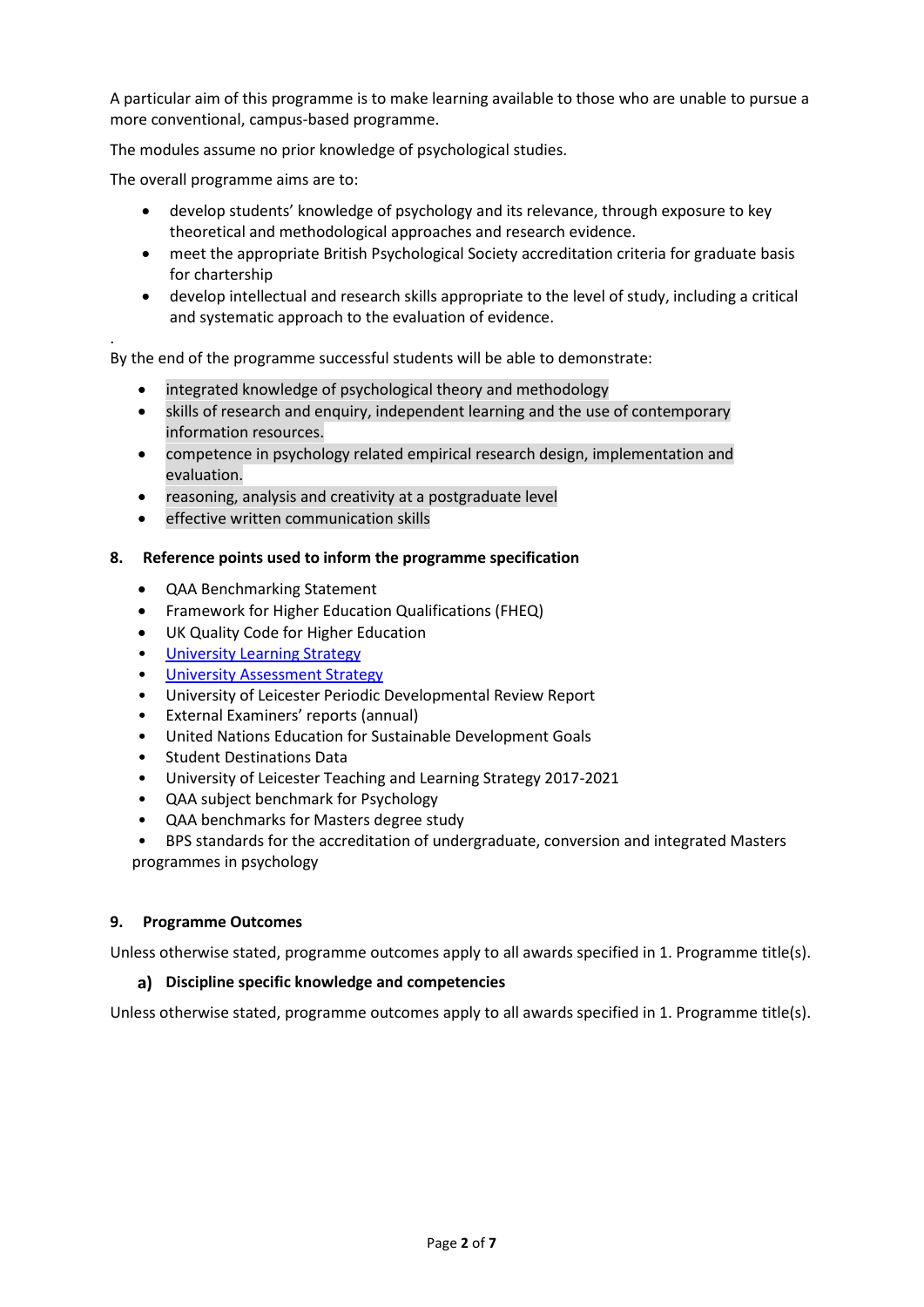| <b>Intended Learning</b><br><b>Outcomes</b>                                                                                                                                                                                                                                                                                                                                                                                           | <b>Teaching and Learning Methods</b>                                                                                                                                                                                                         | <b>How Demonstrated?</b>                                                                                                                         |  |
|---------------------------------------------------------------------------------------------------------------------------------------------------------------------------------------------------------------------------------------------------------------------------------------------------------------------------------------------------------------------------------------------------------------------------------------|----------------------------------------------------------------------------------------------------------------------------------------------------------------------------------------------------------------------------------------------|--------------------------------------------------------------------------------------------------------------------------------------------------|--|
| (a) Subject and Professional skills                                                                                                                                                                                                                                                                                                                                                                                                   |                                                                                                                                                                                                                                              |                                                                                                                                                  |  |
|                                                                                                                                                                                                                                                                                                                                                                                                                                       | Knowledge                                                                                                                                                                                                                                    |                                                                                                                                                  |  |
| Broad knowledge of psychological<br>theories/research across the BPS<br>curriculum.                                                                                                                                                                                                                                                                                                                                                   | Module material, Supplementary<br>readings provided, Blackboard<br>discussion groups moderated by<br>tutors, Independent research.                                                                                                           | Summative assessment in the form<br>of SAQs and MCQs, online<br>discussions.                                                                     |  |
|                                                                                                                                                                                                                                                                                                                                                                                                                                       | <b>Concepts</b>                                                                                                                                                                                                                              |                                                                                                                                                  |  |
| Understanding of how concepts<br>relating to psychological theories<br>can be applied in variety of<br>settings.                                                                                                                                                                                                                                                                                                                      | Module material, Case Studies<br>provided, Blackboard discussion<br>groups moderated and facilitated by<br>tutors. Q and A sessions for modules.                                                                                             | Qualitative and quantitative reports,<br>essays and portfolio assessments.<br>Dissertation.                                                      |  |
|                                                                                                                                                                                                                                                                                                                                                                                                                                       | <b>Techniques</b>                                                                                                                                                                                                                            |                                                                                                                                                  |  |
| Broad understanding of all, and<br>practical experience of many, of<br>the following: researching, data<br>analysis by quantitative or<br>qualitative methods, research<br>ethics and familiarity with IT<br>packages including SPSS.                                                                                                                                                                                                 | Module material, Supplementary<br>readings provided, Blackboard<br>discussion groups facilitated and<br>moderated by tutors. Formative<br>assessment activities on Blackboard.                                                               | Qualitative and quantitative reports,<br>essays, critique of literature for<br>assignments and literature review<br>assessment.<br>Dissertation. |  |
|                                                                                                                                                                                                                                                                                                                                                                                                                                       | <b>Critical analysis</b>                                                                                                                                                                                                                     |                                                                                                                                                  |  |
| Ability to independently evaluate<br>concepts and techniques from a<br>broad range of psychological<br>areas, to critique material read<br>and hence construct an informed<br>opinion.                                                                                                                                                                                                                                                | Module material, Supplementary<br>readings provided, Blackboard<br>discussion groups moderated by<br>tutors - questions will be posed to<br>encourage students to discuss<br>particular issues and critique papers,<br>Independent research. | Summative assessments including<br>multiple choice questions.<br>Dissertation.                                                                   |  |
|                                                                                                                                                                                                                                                                                                                                                                                                                                       | <b>Presentation</b>                                                                                                                                                                                                                          |                                                                                                                                                  |  |
| Ability to organise research<br>findings to construct an<br>argument, to write assignments<br>to a high standard, to write<br>empirical reports in the format<br>expected for publication and to a<br>high standard. To present<br>statistical findings in the correct<br>manner according to universal<br>standards. In addition, to<br>interpret findings in a form for<br>effective communication to a<br>non-specialist audience. | Module material, Supplementary<br>readings provided. Live teaching and<br>q and a sessions. Formative<br>assessment activities. Blackboard<br>discussion groups moderated by<br>tutors, Independent research.                                | Qualitative and quantitative research<br>reports. Short Answer questions.<br>Dissertation.                                                       |  |
| <b>Appraisal of evidence</b>                                                                                                                                                                                                                                                                                                                                                                                                          |                                                                                                                                                                                                                                              |                                                                                                                                                  |  |
| Ability to evaluate published<br>research and commentary and<br>make appropriate judgements<br>about its application and practical<br>relevance to real world issues.                                                                                                                                                                                                                                                                 | Module material, Supplementary<br>readings provided, Blackboard<br>discussion groups moderated by<br>tutors, Independent research. Skills<br>sessions available on the course admin<br>site throughout the course duration.                  | Short answer questions,<br>presentation, literature review.<br>Dissertation.                                                                     |  |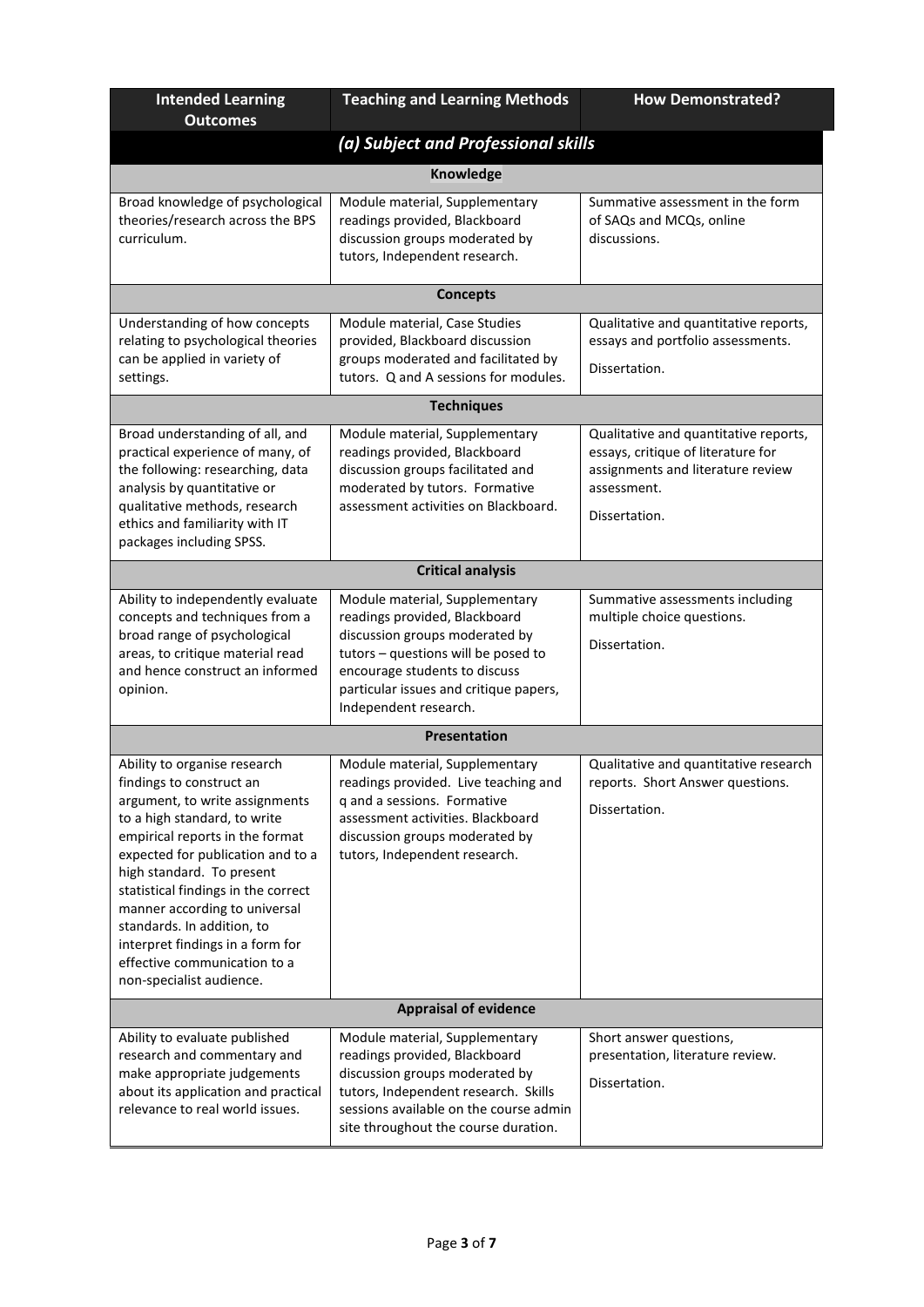| <b>Intended Learning</b><br><b>Outcomes</b>                                                                                                                                                                                                          | <b>Teaching and Learning Methods</b>                                                                                                                                                                                                                                                                                              | <b>How Demonstrated?</b>                                                                                       |  |  |
|------------------------------------------------------------------------------------------------------------------------------------------------------------------------------------------------------------------------------------------------------|-----------------------------------------------------------------------------------------------------------------------------------------------------------------------------------------------------------------------------------------------------------------------------------------------------------------------------------|----------------------------------------------------------------------------------------------------------------|--|--|
|                                                                                                                                                                                                                                                      | (b) Transferable skills                                                                                                                                                                                                                                                                                                           |                                                                                                                |  |  |
|                                                                                                                                                                                                                                                      | <b>Research skills</b>                                                                                                                                                                                                                                                                                                            |                                                                                                                |  |  |
| Ability to conduct a literature<br>search and review, ability to write<br>a research proposal, considering<br>ethics and other methodological<br>issues, ability to devise research<br>tools or to use correctly those<br>already designed.          | Module material, Supplementary<br>readings provided, Blackboard<br>discussion groups moderated by<br>tutors, Independent research. Skills<br>sessions available on the course admin<br>site throughout the course duration.                                                                                                       | Literature review, qualitative and<br>quantitative reports.<br>Dissertation.                                   |  |  |
|                                                                                                                                                                                                                                                      | <b>Communication skills</b>                                                                                                                                                                                                                                                                                                       |                                                                                                                |  |  |
| Good written communication<br>skills developed in the context of<br>formal written assignments.                                                                                                                                                      | Blackboard discussion groups,<br>personal communication with tutors,<br>module material. Skills sessions<br>available on the course admin site<br>throughout the course duration.<br>Examples of assessments from<br>previous cohorts including a library of<br>dissertations for review. Peer<br>assessment formative exercises. | Summative assessments throughout.<br>Dissertation.                                                             |  |  |
|                                                                                                                                                                                                                                                      | Data presentation                                                                                                                                                                                                                                                                                                                 |                                                                                                                |  |  |
| Ability to present statistical<br>findings correctly and to present<br>other research findings clearly<br>with a correct interpretation.                                                                                                             | Module material, APA publication<br>manual, Blackboard discussion groups<br>moderated by tutors, formative<br>assessment activities.                                                                                                                                                                                              | Short answer questions, qualitative<br>and quantitative research reports.<br>Dissertation.                     |  |  |
|                                                                                                                                                                                                                                                      | <b>Information technology</b>                                                                                                                                                                                                                                                                                                     |                                                                                                                |  |  |
| Ability to use a range of IT<br>packages including data analysis<br>software such as SPSS.<br>Engagement with online<br>discussion forums and podcasts<br>through Blackboard.                                                                        | Module material, Blackboard<br>discussion groups, induction/welcome<br>information provided.                                                                                                                                                                                                                                      | Summative assessment, online<br>discussions.<br>Dissertation.                                                  |  |  |
|                                                                                                                                                                                                                                                      | <b>Problem solving</b>                                                                                                                                                                                                                                                                                                            |                                                                                                                |  |  |
| Understanding of how to take an<br>evidence based practice<br>approach to problem solving.<br>Ability to apply research findings<br>to real world problems.                                                                                          | Module material, assignment briefs,<br>supplementary readings and case<br>studies provided, Blackboard<br>discussion groups, independent<br>research.                                                                                                                                                                             | Short answer questions, research<br>reports and facilitated online<br>discussions.                             |  |  |
| <b>Working relationships</b>                                                                                                                                                                                                                         |                                                                                                                                                                                                                                                                                                                                   |                                                                                                                |  |  |
| Drawing on the expertise and<br>guidance from academic or<br>support staff, informal interaction<br>with fellow students at course<br>conferences or via email/bulletin<br>board, formal contact and<br>negotiation with dissertation<br>supervisor. | Email/bulletin board interactions with<br>students, formal interactions with<br>staff and, in particular dissertation<br>supervisor, informal interactions with<br>staff and students at course events.                                                                                                                           | Facilitatied group discussions on<br>Blackboard and communication with<br>tutors. Attendance at course events. |  |  |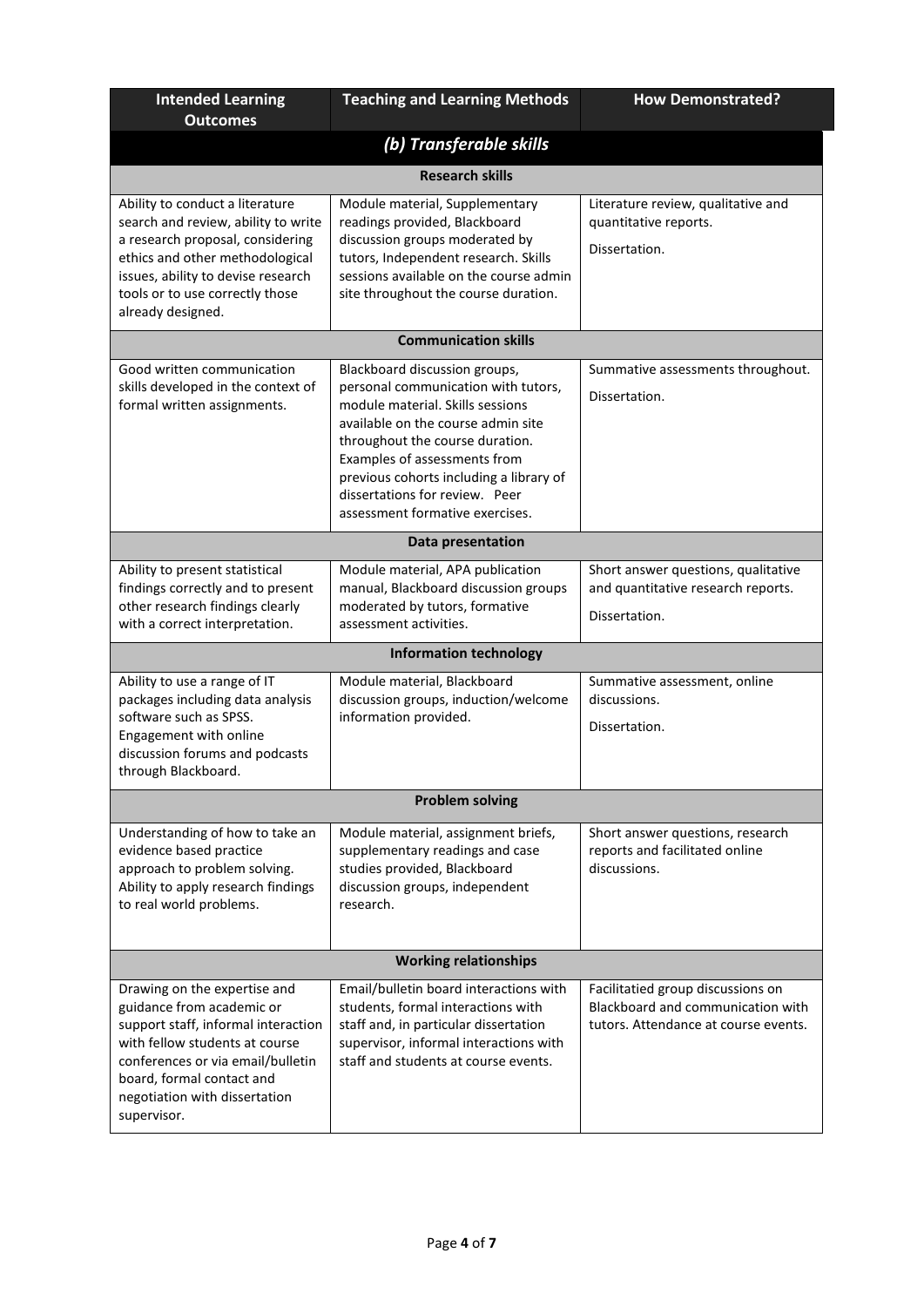| <b>Intended Learning</b><br><b>Outcomes</b>                                                                       | <b>Teaching and Learning Methods</b>                                                                                                                               | <b>How Demonstrated?</b>                                                                                                |  |  |  |
|-------------------------------------------------------------------------------------------------------------------|--------------------------------------------------------------------------------------------------------------------------------------------------------------------|-------------------------------------------------------------------------------------------------------------------------|--|--|--|
|                                                                                                                   | <b>Managing learning</b>                                                                                                                                           |                                                                                                                         |  |  |  |
| Ability to self-motivate and self-<br>direct learning so as to schedule<br>work adequately and meet<br>deadlines. | Independent research, programme<br>modules, integrated and<br>supplementary readings, textbooks.<br>Study skills and mindset of a DL<br>student support materials. | Summative assessments,<br>communication with personal tutors.<br>Dissertation.                                          |  |  |  |
| Career management                                                                                                 |                                                                                                                                                                    |                                                                                                                         |  |  |  |
| Understanding of career<br>opportunities within psychology<br>and transferrable skills gained<br>from the course. | Career advice and materials provided<br>on Blackboard, career and job<br>opportunity and further study<br>discussion strand on Blackboard.                         | Monitoring group discussion on<br>Blackboard. Portfolio and<br>presentation assessment.<br>Attendance at course events. |  |  |  |

# **10. Special features**

N/A

# **11. Indicators of programme quality**

As well as relying on the mainstream indicators (external examiner reports, student results, student feedback forms) the programme will benefit from external assessment by the BPS every three years once initial approval is granted. In addition module materials are reviewed on an annual basis and completely rewritten when required. The course director is actively involved in the BPS and keeps up to date with the changing requirements of their syllabus. The course team are all committed to CPD which directly benefits the course and students.

## **12. Criteria for award and classification**

This programme follows the standard scheme of taught postgraduate award and classification set out i[n Senate Regulations](http://www.le.ac.uk/senate-regulations) – see the version of *Senate Regulation 6 governing taught postgraduate programmes of study* relevant to year of entry.

#### **13. Progression points**

As defined i[n Senate Regulations](http://www.le.ac.uk/senate-regulation6) - refer to the version of *Senate Regulation 6 governing taught postgraduate programmes of study* relevant to year of entry.

In cases where a student has failed to meet a requirement to progress he or she will be required to withdraw from the course and a recommendation will be made to the Board of Examiners for an intermediate/exit award where appropriate.

#### **14. Rules relating to re-sits or re-submissions**

As defined i[n Senate Regulations](http://www.le.ac.uk/senate-regulation6) - refer to the version of *Senate Regulation 6 governing taught postgraduate programmes of study* relevant to year of entry.

#### **15. External Examiners reports**

The details of the External Examiner(s) for this programme and the most recent External Examiners' reports for this programme can be found at [exampapers@Leicester](https://exampapers.le.ac.uk/) [log-in required]

# **16. Additional features** (e.g. timetable for admissions)

N/A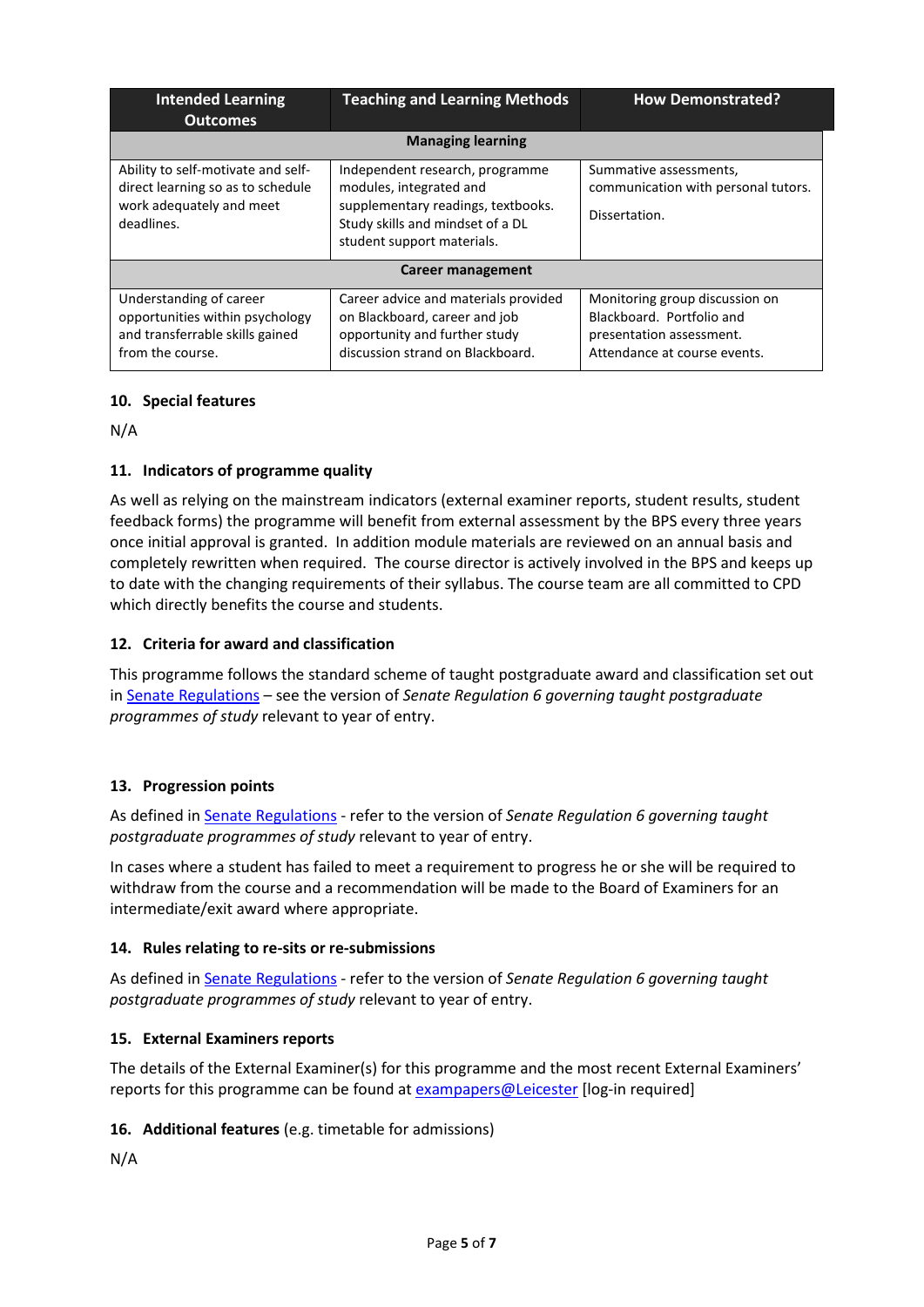

# **Programme Specification (Postgraduate) FOR ENTRY YEAR:** Choose an item.

Choose an item.

**Date created:** Click or tap here to enter text. **Last amended:** Click or tap to enter a date. **Version no.** 

# **Appendix 1: Programme structure (programme regulations)**

The University regularly reviews its programmes and modules to ensure that they reflect the current status of the discipline and offer the best learning experience to students. On occasion, it may be necessary to alter particular aspects of a course or module.

# MSc Psychology

## **Credit breakdown**

| <b>Status</b>        | <b>Year long</b>   | Semester 1         | Semester 2         | <b>Other delivery</b><br>period |
|----------------------|--------------------|--------------------|--------------------|---------------------------------|
| Core taught          | Choose an<br>item. | 60 credits         | 60 credits         | Choose an<br>item.              |
| Optional             | Choose an<br>item. | Choose an<br>item. | Choose an<br>item. | Choose an<br>item.              |
| Dissertation/project | Choose an<br>item. | 15 credits         | 30 credits         | 15 credits                      |

180 credits in total

# **Level 7/Year 1 Choose an item.**

Core modules

| <b>Delivery</b><br>period | Code                                   | <b>Title</b>                                     | <b>Credits</b> |
|---------------------------|----------------------------------------|--------------------------------------------------|----------------|
| Semester 1                | Click or tap<br>here to<br>enter text. | Historical and Contemporary Issues in Psychology | 15<br>credits  |
| Semester 1                | Click or tap<br>here to<br>enter text. | <b>Investigating Psychology</b>                  | 15<br>credits  |
| Semester 2                | Click or tap<br>here to<br>enter text. | <b>Brain and Behaviour</b>                       | 15<br>credits  |
| Semester 2                | Click or tap<br>here to<br>enter text. | <b>Exploring Mental Processes</b>                | 15<br>credits  |
| Semester 2                | Click or tap<br>here to<br>enter text. | Applied Human Behaviour                          | 15<br>credits  |